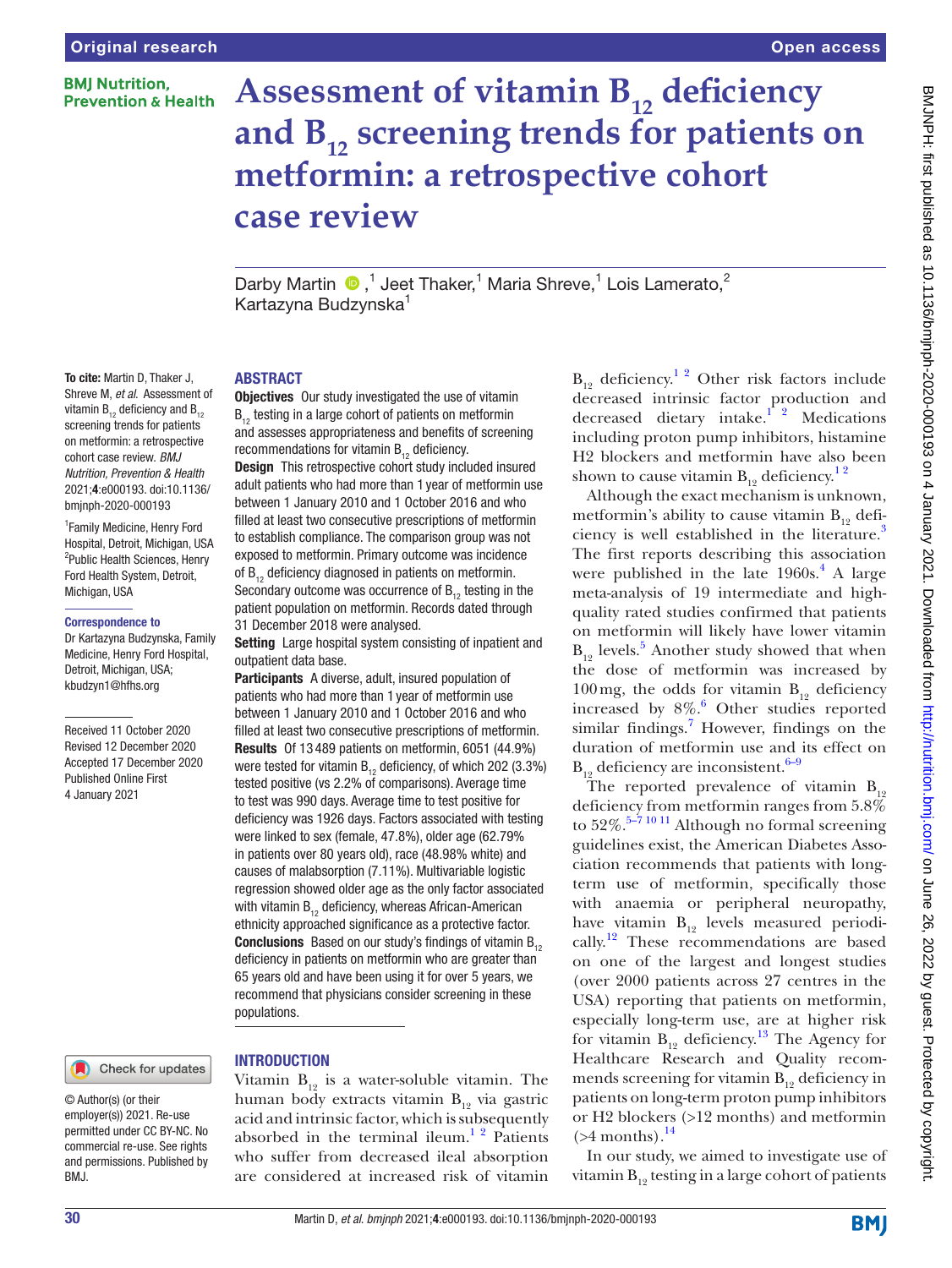on metformin and assess the benefit to formulating screening recommendations for vitamin  $B_{19}$  deficiency.

#### **METHODS**

### Study population

We received access to an administrative database of a nonprofit health insurance plan offered by our hospital system to identify our system's insured adult patients (≥18 years) who had more than 1year of metformin use between 1 January 2010 and 1 October 2016 and who filled at least two consecutive prescriptions of metformin. Using the criteria of filling at least two consecutive prescriptions of metformin and more than 1year of metformin use, we assumed patient compliance to regularly taking the medication. Exclusion criteria included history of vitamin  $B_{12}$ deficiency, a single prescription of metformin filled, and first metformin prescription filled within 30 days of insurance, as duration of metformin use could not be determined. Patients with only one prescription filled were deemed to be noncompliant with the medication and were excluded.

The comparison population included insured adult patients in the database within the same time frame who were not exposed to metformin.

Records dated through 31 December 2018 were analysed for vitamin  $B_{12}$  testing and deficiency.

#### Measurements of metformin and outcome variables

Metformin use was determined from filled prescriptions by patients in the health plan database for the study period. We included all available doses, brands and combination pills of metformin. The main outcome variables were presence of testing for vitamin  $B_{12}$  and vitamin  $B_{12}$  deficiency defined as <180pg/mL (determined by our institution laboratory department). Our institution uses Beckman Coulter DxI immunochemistry systems for vitamin B12 testing. $15$ 

Data on additional covariates were collected from the health system's administrative databases, including demographic information (age, sex and race/ethnicity) and proton pump inhibitor use. Age was categorised into quintiles (18–39 years old, 40–49 years old, 50–64 years old, 65–79 years old and >80 years old based on population distribution). Confounder variables included malabsorption syndromes including small bowel disease, malnutrition, coeliac disease and previous bariatric surgery based on diagnosis and procedure codes in administrative data.

## Screening guidelines

To be recommended for routine screening, a test such as vitamin  $B_{19}$  must meet certain criteria based on Wilson and Jungner's principles of screening: (1) the disease is appropriate for screening (ie, the disease is serious, early treatment is beneficial and there is a high prevalence of preclinical disease); (2) screening is feasible and effective (eg, acceptable, cost-effective and detects many cases) and (3) the screening test is valid and widely available.<sup>[16 17](#page-4-10)</sup> We

kept these criteria in mind while performing our study and reviewed a random sample of charts to compare findings with these routine screening criteria.

#### Statistical analyses

Sample characteristics were described using mean and SD for continuous variables and frequencies (numbers and percentages) for categorical variables. Bivariate analysis was used to examine the effect of each of the covariates on incidence of testing and  $B_{19}$  deficiency. Multivariable logistic regression models were used to examine the associations between metformin use and vitamin  $B_{12}$ deficiency, adjusting for all other covariates. All analyses were performed using Epi Info V.7 (Centers for Disease Control and Prevention, Atlanta, Georgia).

#### RESULTS

Of 13489 patients exposed to metformin, the majority were women (3461, 53.7%), aged 50–64 years (2316, 43.2%) to 65–79 years (2285, 31.1%) and African-American (2251, 40.1%) or white (2869, 43.4%) [\(table](#page-2-0) 1). Of the metformin exposed group, 6051 (44.9%) were tested for  $B_{12}$  deficiency, of whom 202 (3.3%) were found to be  $B_{12}$  deficient. The mean time between metformin initiation and  $B_{19}$  testing was 972 days (the median time was 720 days). The mean time between metformin initiation and incidence of  $B_{12}$  deficiency was 1926 days (5.3) years) (the median time was 2313 days).

Stratifying by demographics, men were tested for  $B_{12}$ deficiency less often than women (41.5% vs 47.8%; OR 0.7568; 95% CI, 0.7047 to 0.8126; p<0.05) [\(table](#page-2-1) 2). Thus, men were tested approximately 25% less frequently compared with women. Men were also tested at a later date (mean=1037 days, median=785 days, positively skewed data set) compared with women (mean=922 days, median=675 days, positively skewed data set), which was also statistically significant (Kruskal-Wallis test, p<0.05). However, the vitamin  $B_{12}$  deficiency rate in men (3.1%) compared with women (4.0%) was not statistically significant [\(table](#page-2-2) 3)(p=0.2031).

Analysis by age group showed that vitamin  $B_{12}$  levels were evaluated at a much higher rate among the elderly [\(table](#page-2-0) 1). Patients aged 65–79 years and >80 years were tested for  $B_{12}$  deficiency at a rate of 54.5% and 62.8%, respectively, higher than patients younger than 65 years old (<40% for ages 18–64 years). With each increase in age quintile, there was a 45% more likelihood of having  $B_{12}$  levels evaluated (p<0.05). An older subgroup of patients (age  $>65$  years) showed a  $B_{19}$  deficiency rate of at least 4.2% compared with 2.5% in younger patients (p<0.05). With each increase in age quintile, there was approximately 34% more likelihood of incidence of  $B_{12}$ deficiency ( $p<0.05$ ). The elderly (age >80 years) were tested much sooner after starting metformin than the study population (mean of 785 days vs 970 days) and were found to have  $B_{12}$  deficiency much sooner than the study population (mean of 1491 days vs 1926 days).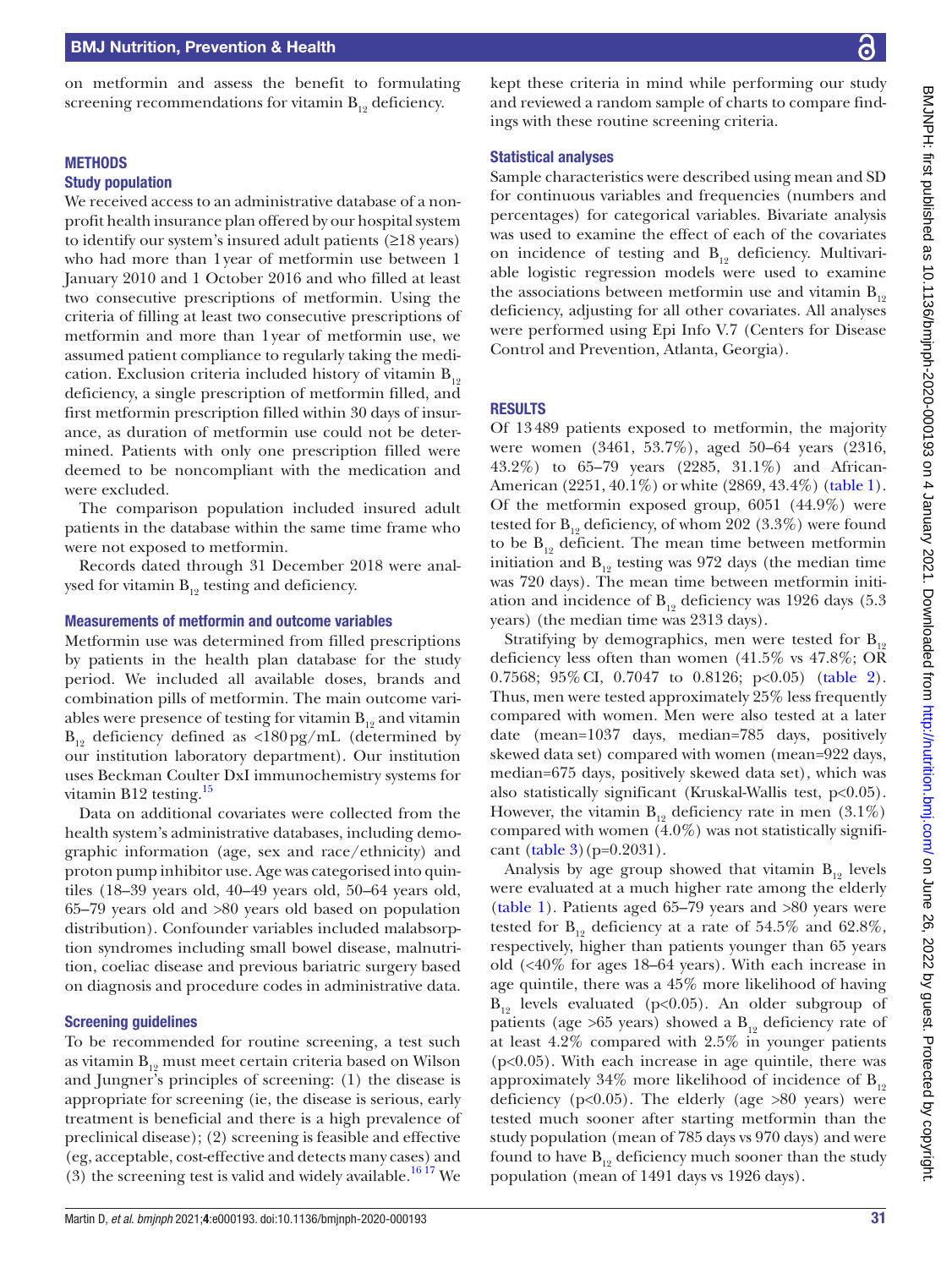<span id="page-2-0"></span>

| Characteristics of the population and associated testing<br><b>Table 1</b> |                 |                    |                                |                                  |                   |                                               |                                                 |  |  |  |
|----------------------------------------------------------------------------|-----------------|--------------------|--------------------------------|----------------------------------|-------------------|-----------------------------------------------|-------------------------------------------------|--|--|--|
|                                                                            | <b>Total no</b> | <b>Ever tested</b> | <b>Mean</b><br>days to<br>test | <b>Median</b><br>days to<br>test | <b>Deficiency</b> | <b>Mean</b><br>days to $B_{12}$<br>deficiency | <b>Median</b><br>days to $B_{12}$<br>deficiency |  |  |  |
| Gender                                                                     |                 |                    |                                |                                  |                   |                                               |                                                 |  |  |  |
| Male                                                                       | 6247 (46.3%)    | 2590 (41.5%)       | 1037                           | 785                              | 81 (3.1%)         | 1883                                          | 1921                                            |  |  |  |
| Female                                                                     | 7242 (53.7%)    | 3461 (47.8%)       | 922                            | 675                              | 121 (3.5%)        | 1955                                          | 2407                                            |  |  |  |
| Total                                                                      | 13489 (100%)    | 6051 (44.9%)       | 972                            | 720                              | 202 (3.3%)        | 1926                                          | 2313                                            |  |  |  |
| Age                                                                        |                 |                    |                                |                                  |                   |                                               |                                                 |  |  |  |
| $18 - 39$                                                                  | 830 (6.2%)      | 292 (35.2%)        | 929                            | 643                              | $3(1.0\%)$        | 2686                                          | 2780                                            |  |  |  |
| $40 - 49$                                                                  | 1716 (12.7%)    | 581 (33.9%)        | 942                            | 695                              | 12(2.1%)          | 2367                                          | 2690                                            |  |  |  |
| $50 - 64$                                                                  | 5828 (43.2%)    | 2316 (39.7%)       | 1050                           | 780                              | 64 (2.8%)         | 2019                                          | 2397                                            |  |  |  |
| $65 - 79$                                                                  | 4196 (31.1%)    | 2285 (54.5%)       | 952                            | 723                              | 99 (4.3%)         | 1894                                          | 2076                                            |  |  |  |
| >80                                                                        | 919 (6.8%)      | 577 (62.8%)        | 785                            | 553                              | 24 (4.2%)         | 1492                                          | 1133                                            |  |  |  |
| <b>Total</b>                                                               | 13489 (100%)    | 6051 (44.9%)       | 972                            | 720                              | 202 (3.3%)        | 1926                                          | 2313                                            |  |  |  |
| Race                                                                       |                 |                    |                                |                                  |                   |                                               |                                                 |  |  |  |
| African-American                                                           | 5409 (40.1%)    | 2251 (41.6%)       | 966                            | 724                              | 59 (2.6%)         | 2132                                          | 2407                                            |  |  |  |
| Asian                                                                      | 499 (3.7%)      | 209 (41.9%)        | 905                            | 684                              | 6(2.9%)           | 2312                                          | 2680                                            |  |  |  |
| Hispanic                                                                   | 338 (2.5%)      | 149 (44.1%)        | 1184                           | 791                              | $6(4.0\%)$        | 2230                                          | 2500                                            |  |  |  |
| Other/unknown                                                              | 1385 (10.3%)    | 573 (41.4%)        | 969                            | 692                              | 22 (3.8%)         | 1756                                          | 2165                                            |  |  |  |
| Caucasian                                                                  | 5858 (43.4%)    | 2869 (49.0%)       | 970                            | 723                              | 109 (3.8%)        | 1811                                          | 2040                                            |  |  |  |
| Total                                                                      | 13489 (11%)     | 6051 (44.9%)       | 972                            | 720                              | 202 (3.3%)        | 1926                                          | 2313                                            |  |  |  |
| Confounders                                                                |                 |                    |                                |                                  |                   |                                               |                                                 |  |  |  |
| Malabsorption disorders                                                    | 694 (5.1%)      | 498 (71.8%)        | 860                            | 572                              | 11 (2.2%)         | 1864                                          | 2046                                            |  |  |  |
| Proton pump inhibitor<br>use (prescriptions)                               | 3957 (29.3%)    | 2173 (54.9%)       | 947                            | 703                              | 70 (3.2%)         | 2058                                          | 2452                                            |  |  |  |
| Total                                                                      | 4651 (100%)     | 2671 (57.4%)       | 972                            | 720                              | 81 (3.0)          | 1926                                          | 2313                                            |  |  |  |

Analysis by race showed no significant difference in rates of testing, rates of  $B_{19}$  deficiency, days between metformin initiation and  $B_{12}$  testing or days between metformin initiation and detection of  $B_{12}$  deficiency. However, the African-American population was tested at a lower rate (41.62%) compared with the non-African-American population (44.9%), showing a 15% less likelihood of being tested compared with the other ethnic groups ( $p<0.05$ ). The incidence of  $B_{12}$  deficiency in the African-American group was 27% lower than other races, which approached statistical significance (p=0.051) ([table](#page-2-2) 3).

<span id="page-2-1"></span>

| <b>Table 2</b> Logistic regression analysis: ever tested for B <sub>12</sub><br>deficiency |      |                |         |  |  |  |  |  |
|--------------------------------------------------------------------------------------------|------|----------------|---------|--|--|--|--|--|
|                                                                                            | OR   | 95% CI         | P value |  |  |  |  |  |
| Age                                                                                        | 1.46 | 1.402 to 1.514 | < 0.001 |  |  |  |  |  |
| AfricanAmerican                                                                            | 0.85 | 0.793 to 0.918 | < 0.001 |  |  |  |  |  |
| <b>Malabsorption syndromes</b>                                                             | 3.64 | 3.064 to 4.334 | < 0.001 |  |  |  |  |  |
| Male                                                                                       | በ 76 | 0.705 to 0.813 | < 0.001 |  |  |  |  |  |
| Proton pump inhibitor use                                                                  | 1.64 | 1.519 to 1.771 | < 0.001 |  |  |  |  |  |

Bold values are statistically significant.

Evaluation of patients with malabsorption disorders who were started on metformin showed a much higher  $B_{12}$  testing rate than the entire study population (70% vs 44.86%). Patients with malabsorption disorders were 3.64 times more likely to be tested than patients without malabsorption disorders ( $p<0.01$ ). The incidence of vitamin  $B_{12}$ deficiency in this group, however, was not significantly lower than the total study population (2.2% vs 3.34%, p=0.38). Patients using proton pump inhibitors while on metformin were 64% more likely to be tested for vitamin B12 deficiency ( $p<0.05$ ); however, the  $B_{19}$  deficiency rate was not statistically significant.

<span id="page-2-2"></span>

| Logistical regression analysis: $B_{12}$ deficiency<br>Table 3 |      |                |           |  |  |  |  |
|----------------------------------------------------------------|------|----------------|-----------|--|--|--|--|
|                                                                | ΟR   | 95% CI         | P value   |  |  |  |  |
| African-American                                               | በ 73 | 0.534 to 1.001 | 0.05      |  |  |  |  |
| Age                                                            | 1.34 | 1.141 to 1.573 | < 0.001   |  |  |  |  |
| Male                                                           | 0.83 | 0.619 to 1.107 | <b>NS</b> |  |  |  |  |
| Malabsorption syndromes                                        | በ 76 | 0.407 to 1.409 | <b>NS</b> |  |  |  |  |
| Proton pump inhibitor use                                      | 0.92 | 0.681 to 1.233 | <b>NS</b> |  |  |  |  |
|                                                                |      |                |           |  |  |  |  |

Bold values are statistically significant.

NS, not statistically significant.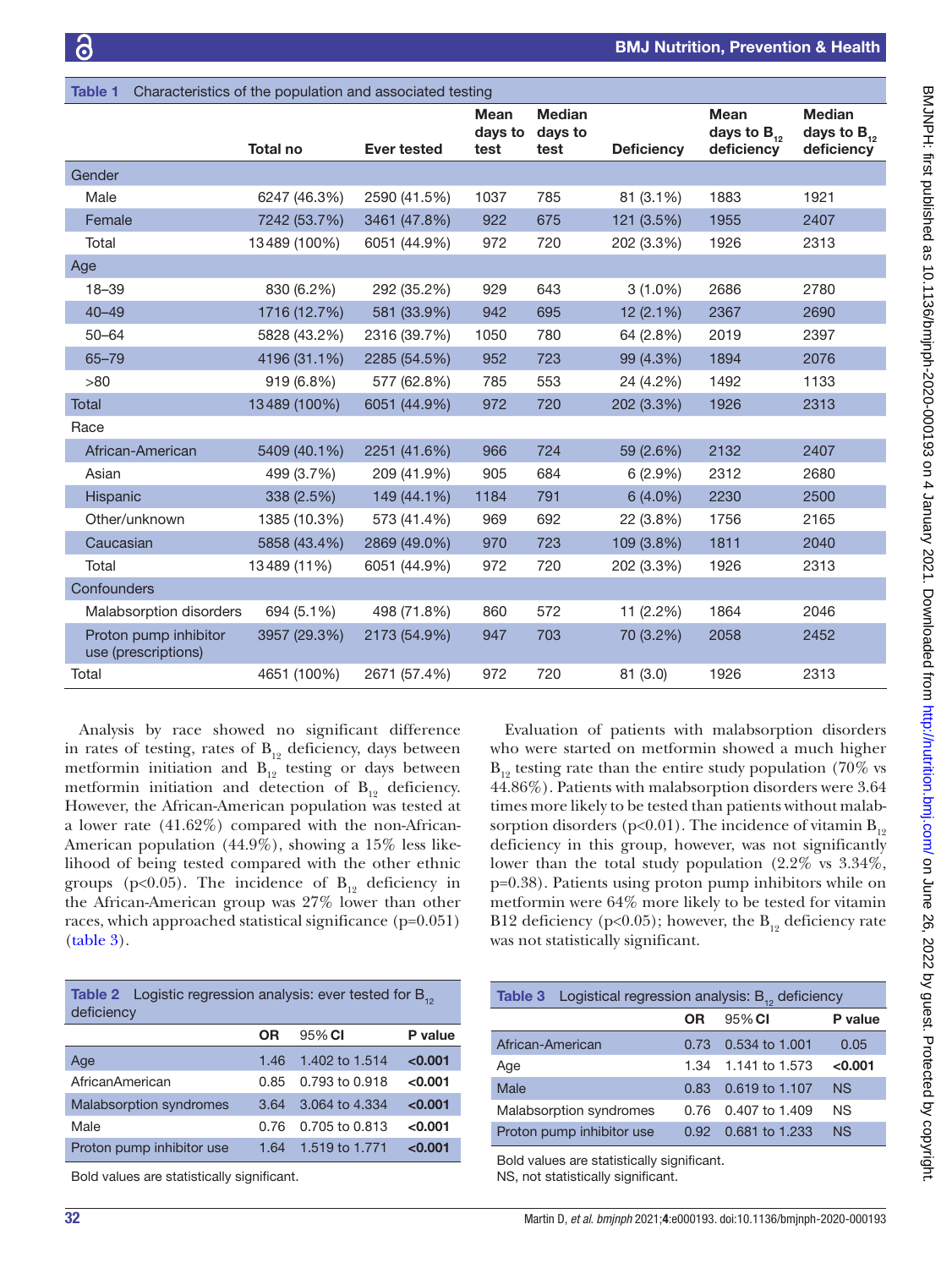Of the 202 charts indicating  $B_{12}$  deficiency, we reviewed a random sample of 105 charts to identify the most common reasons for vitamin  $B_{12}$  testing in our study population. Anaemia (26%), cognitive decline (17%) and neuropathy (16%) were the most commonly reported reasons, whereas only 3.8% stated that the  $B_{12}$  level was ordered for concern of deficiency caused by metformin.

## **DISCUSSION**

In our study population, individuals on metformin were tested for vitamin  $B_{12}$  deficiency more frequently if they were elderly, had a malabsorption disorder, or were taking proton pump inhibitors. African-American patients were tested less frequently compared with other races, and men were tested less frequently compared with women. The only factor associated with vitamin  $B_{12}$ deficiency, however, was older age. African-American ethnicity approached significance as a protective factor for  $B_{19}$  deficiency.

While we found testing to be suboptimal, the incidence of vitamin  $B_{19}$  deficiency for patients on metformin was lower than we had expected (3.3% vs 2.2% comparison). Our findings are concordant with the Diabetes Prevention Programme Outcomes Study (DPPOS)  $(B_{10})$  deficiency rate of 4.3% vs placebo deficiency rate of  $2.4\%$ ).<sup>13 18</sup> The DPPOS study population consisted of 68% women, 45% from ethnic and racial minority groups, and 20% aged 60 years or older[.13 18](#page-4-7) Our study consisted of 53% women and 56.6% minorities. The DPPOS did not distinguish between the different minority races in their report.<sup>[13 18](#page-4-7)</sup> The DPPOS study defined  $B_{19}$  deficiency as <203 pg/mL, a higher value compared with our definition.<sup>1318</sup> Another large study that used data from the National Health and Nutrition Examination Survey (NHANES) also showed similar  $B_{12}$  deficiency results.<sup>19</sup> Their study had 49.4% women, but few minorities (14.6% African-American and 10.9% Hispanic).<sup>19</sup> Their definition of  $B_{12}$  deficiency was <148pmol/L, a lower value compared with our definition.<sup>19</sup> The rate of  $B_{12}$  deficiency of the NHANES study population without diabetes was similar to ours.<sup>[19](#page-5-0)</sup>

Our study's racial composition was different from other large studies. With our population including 40% African-Americans, our results showed that this ethnicity was less likely to be deficient in  $B_{12}$ . The US population includes 13.4% African-Americans.<sup>20</sup> The NHANES and DPPOS studies did not have large African-American populations but found similar results regarding their lower  $B_{12}$  deficiency rates. This finding suggests a possibility that the African American race may be protective from vitamin  $B_{12}$  deficiency, but more research is needed to explore this hypothesis, as the African-American group was tested at lower rates. This could be a factor that influenced the diagnosis of  $B_{12}$  deficiency, as, historically, African-Americans have remained undiagnosed in other cases.

Our study showed that patients using metformin for more than 5 years were at greater risk for vitamin  $B_{12}$ deficiency. The study using NHANES data found that

the likelihood of vitamin  $B_{12}$  deficiency was greater the longer patients took metformin  $(B_{12}$  deficiency rate of 4.1% when on metformin for 3–10 years vs 8.1% for  $>10$  years).<sup>19</sup> The DPPOS study found that patients on metformin had a similar  $B_{12}$  deficiency prevalence at 5-year follow-up compared with patients in the NHANES study.<sup>[13](#page-4-7)</sup> Given that our results are similar to both studies, we agree that longer use of metformin may increase the likelihood of  $B_{12}$  deficiency.

We also found increased age to be correlated with vitamin  $B_{12}$  deficiency in our study. The NHANES study found the rate of B12 deficiency to increase by a factor of 1 with each year of  $age^{19}$  whereas the DPPOS study found no relation between age and  $B_{19}$  deficiency.<sup>13</sup> This is a particularly important point as studies have shown that metformin can be useful in the treatment of cancers, obesity, liver diseases, renal diseases and cardiovascular diseases which tend to plague older populations.<sup>[21](#page-5-2)</sup>

We used results from our study to analyse whether the 1.2% difference in vitamin  $B_{12}$  deficiency rates between our metformin and comparison populations was significant enough to indicate the need for screening for  $B_{12}$ deficiency. Using criteria for creating a screening guideline, not all can be met. Vitamin  $B_{19}$  deficiency can cause many symptoms that can be reversed with vitamin  $B_{12}$ supplementation. Supplementation is not expensive; an injection at our health system is approximately US\$10 and is usually covered by insurance. The test for  $B_{12}$  deficiency, however, is not affordable at this time. Patients at our institution are charged US\$80 per  $B_{19}$  test, which would only be covered if associated with a symptom of deficiency as predetermined by the patient's insurance. As indicated by a random sample chart review, 59% of our patients had symptoms of  $B_{12}$  deficiency (eg, anaemia, neuropathy or cognitive decline) that led to testing vs true screening. This correlates with the current recommendations.

Our study is unique in that we were able to distinguish the rates at which testing occurred and the rates at which different populations were tested. Neither the DPPOS nor NHANES study reported these rates. We found that women were tested more than men, older patients were tested more frequently compared with their younger counterparts, and African-Americans were less likely to be tested. Many factors account for the testing habits of physicians based on these populations' characteristics. More research regarding this topic is necessary.

Our study has several limitations. Due to the retrospective design, we were not able to completely address all potential confounders such as dietary habits, nutritional status, metformin use and vitamin  $B_{12}$  supplementation. We used data that were coded in our electronic medical system. Our study did not stratify based on metformin dosing or duration of metformin prescription (30 days vs 90 days). Our patients were insured under a premium insurance plan that includes few Medicare patients and no Medicaid patients. This limits the generalisability of the study and could potentially lead to selection bias, but helped us confirm that the patient filled some scripts of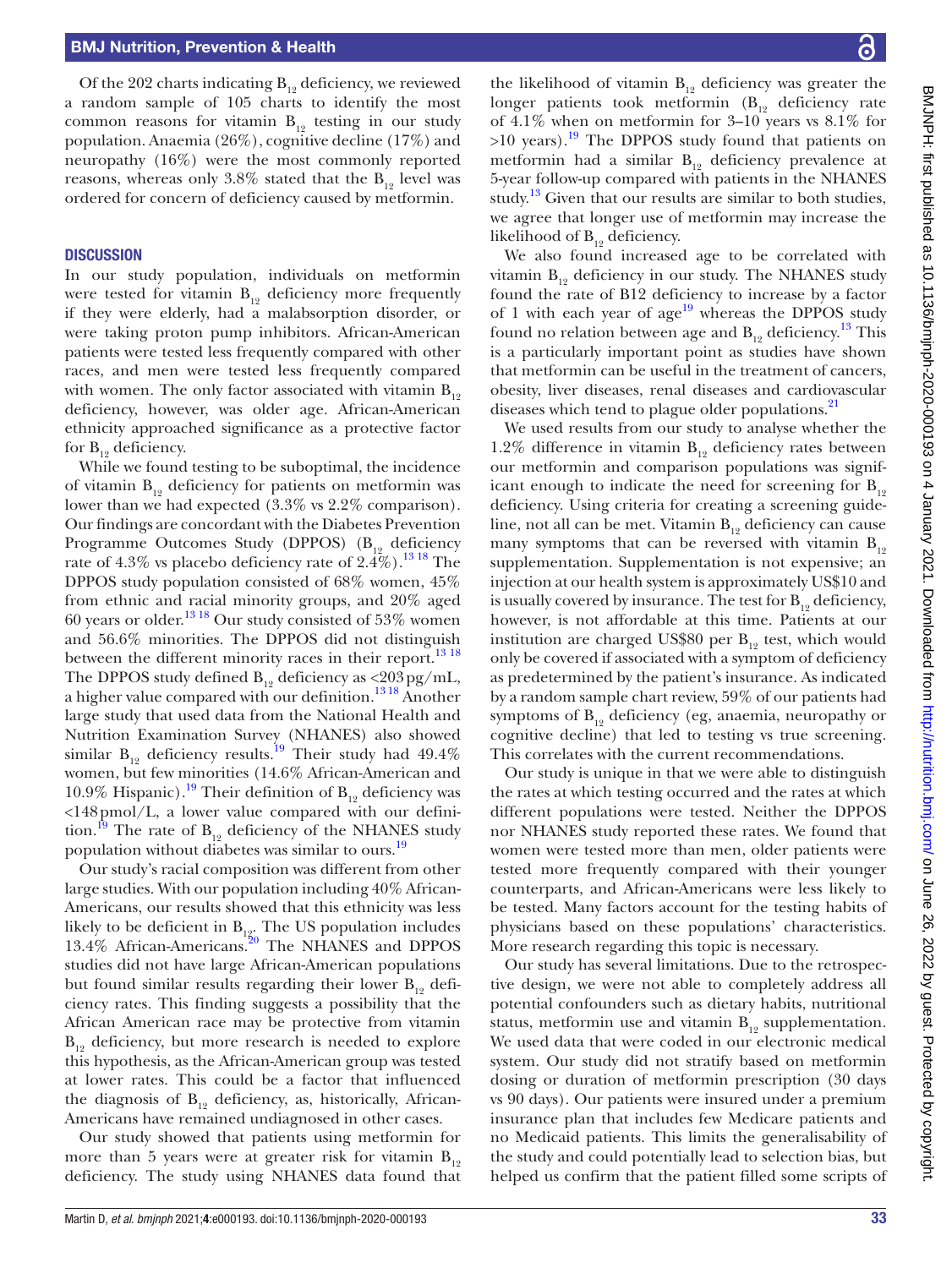BMJ Nutrition, Prevention & Health

metformin. Metformin compliance could not be verified, although we excluded patients with less than two filled metformin prescriptions and those who filled a metformin prescription within 30 days of starting their insurance. Nutritional status was not accounted for, including over-the-counter supplements and vegan and vegetarian diets. We defined vitamin  $B_{19}$  deficiency as  $\langle 180 \,\text{pg/mL}$  whereas other studies used  $\langle 203 \,\text{pg/mL}$ , which makes study comparisons more difficult.

Despite its limitations, our study accounted for confounders and excluded preexisting vitamin  $B_{19}$  deficiency to assess incidence and not prevalence. We used a single insurance database to confirm that metformin prescriptions were filled by our patients and to estimate duration of metformin use via documentation of the first and subsequent filled prescriptions. Our study population was diverse and overall included more minorities than white patients.

## **CONCLUSION**

Our study findings suggest that physicians should be cognizant of the increased incidence of vitamin  $B_{12}$  deficiency in select populations. These populations include patients with greater than 5 years of metformin use and age greater than 65 years old. The patient's race should also be considered.

## What this paper adds

- ► Question: Should we screen for vitamin  $B_{12}$  deficiency in patients taking metformin?
- ► Findings: Patients who are greater than 65 years old and patients who have been taking metformin for more than 5 years are at increased risk. The black population is also likely at increased risk.
- EXTER Meaning: Consider screening for  $B_{12}$  deficiency in these populations even if they are asymptomatic for the deficiency.

Acknowledgements We thank the residents Pooja Kulkarni, MD, Islam Zin El Din, MD, Rehab Bakir, MD, Diahann Marshall, MD, Berta Rezik, MD and Andrea Smith, DO, for their assistance with the study. We thank Roger Tuttleman for their help with the data analysis.

Contributors DM, JT, LL and KB set up the data protocol, performed chart review, analysed and interpreted the data and took the lead in the writing process. MS made substantial contributions to the conception and design, and actively participated in writing manuscript and interpreting data. DM is the guarantor of this work and, as such, had full access to all of the data in the study and takes responsibility for the integrity of the data and the accuracy of the data analysis. All authors read and approved the final manuscript.

Funding The authors have not declared a specific grant for this research from any funding agency in the public, commercial or not-for-profit sectors.

Competing interests None declared.

Patient consent for publication Not required.

Ethics approval This retrospective cohort study was approved by our health system's institutional review board with waiver of signed consent based on use of existing administrative data.

Provenance and peer review Not commissioned; externally peer reviewed.

Data availability statement Data may be obtained from a third party and are not publicly available. Deidentified participant data requests will be reviewed on request by The Henry Ford Health System Regulatory Counsel. Please contact the corresponding author for more information.

Supplemental material This content has been supplied by the author(s). It has not been vetted by BMJ Publishing Group Limited (BMJ) and may not have been peer-reviewed. Any opinions or recommendations discussed are solely those of the author(s) and are not endorsed by BMJ. BMJ disclaims all liability and responsibility arising from any reliance placed on the content. Where the content includes any translated material, BMJ does not warrant the accuracy and reliability of the translations (including but not limited to local regulations, clinical guidelines, terminology, drug names and drug dosages), and is not responsible for any error and/or omissions arising from translation and adaptation or otherwise.

Open access This is an open access article distributed in accordance with the Creative Commons Attribution Non Commercial (CC BY-NC 4.0) license, which permits others to distribute, remix, adapt, build upon this work non-commercially, and license their derivative works on different terms, provided the original work is properly cited, appropriate credit is given, any changes made indicated, and the use is non-commercial. See: [http://creativecommons.org/licenses/by-nc/4.0/.](http://creativecommons.org/licenses/by-nc/4.0/)

#### ORCID iD

Darby Martin<http://orcid.org/0000-0001-6025-4182>

#### <span id="page-4-0"></span>**REFERENCES**

- 1 Langan RC, Goodbred AJ. Vitamin B12 deficiency: recognition and management. *[Am Fam Physician](http://www.ncbi.nlm.nih.gov/pubmed/28925645)* 2017;96:384–9.
- 2 Hunt A, Harrington D, Robinson S. Vitamin B12 deficiency. *[BMJ](http://dx.doi.org/10.1136/bmj.g5226)* 2014;349:g5226.
- <span id="page-4-1"></span>3 de Jager J, Kooy A, Lehert P, *et al*. Long term treatment with metformin in patients with type 2 diabetes and risk of vitamin B-12 deficiency: randomised placebo controlled trial. *[BMJ](http://dx.doi.org/10.1136/bmj.c2181)* 2010;340:c2181.
- <span id="page-4-2"></span>4 Tomkin GH, Hadden DR, Weaver JA, *et al*. Vitamin-B12 status of patients on long-term metformin therapy. *[Br Med J](http://dx.doi.org/10.1136/bmj.2.5763.685)* 1971;2:685–7.
- <span id="page-4-3"></span>5 Chapman LE, Darling AL, Brown JE. Association between metformin and vitamin  $B_{12}$  deficiency in patients with type 2 diabetes: A systematic review and meta-analysis. *[Diabetes Metab](http://dx.doi.org/10.1016/j.diabet.2016.03.008)* 2016;42:316–27.
- <span id="page-4-4"></span>6 de Groot-Kamphuis DM, van Dijk PR, Groenier KH, *et al*. Vitamin B12 deficiency and the lack of its consequences in type 2 diabetes patients using metformin. *[Neth J Med](http://www.ncbi.nlm.nih.gov/pubmed/24038568)* 2013;71:386–90.
- <span id="page-4-5"></span>7 Beulens JWJ, Hart HE, Kuijs R, *et al*. Influence of duration and dose of metformin on cobalamin deficiency in type 2 diabetes patients using metformin. *[Acta Diabetol](http://dx.doi.org/10.1007/s00592-014-0597-8)* 2015;52:47–53.
- 8 Ko S-H, Ko S-H, Ahn Y-B, *et al*. Association of vitamin B12 deficiency and metformin use in patients with type 2 diabetes. *[J](http://dx.doi.org/10.3346/jkms.2014.29.7.965)  [Korean Med Sci](http://dx.doi.org/10.3346/jkms.2014.29.7.965)* 2014;29:965–72.
- 9 Haeusler S, Parry-Strong A, Krebs JD. The prevalence of low vitamin B12 status in people with type 2 diabetes receiving metformin therapy in New Zealand--a clinical audit. *[N Z Med J](http://www.ncbi.nlm.nih.gov/pubmed/25331307)* 2014;127:8–16.
- 10 Rodríguez-Gutiérrez R, Montes-Villarreal J, Rodríguez-Velver KV, *et al*. Metformin use and vitamin B12 deficiency: Untangling the association. *[Am J Med Sci](http://dx.doi.org/10.1016/j.amjms.2017.04.010)* 2017;354:165–71.
- 11 Pflipsen MC, Oh RC, Saguil A, *et al*. The prevalence of vitamin B(12) deficiency in patients with type 2 diabetes: a cross-sectional study. *[J](http://dx.doi.org/10.3122/jabfm.2009.05.090044)  [Am Board Fam Med](http://dx.doi.org/10.3122/jabfm.2009.05.090044)* 2009;22:528–34.
- <span id="page-4-6"></span>12 American Diabetes Association. Standards of medical care in diabetes-2018. *Diabetes Care* 2018;41:S1–159.
- <span id="page-4-7"></span>13 Aroda VR, Edelstein SL, Goldberg RB, *et al*. Long-Term metformin use and vitamin B12 deficiency in the diabetes prevention program outcomes study. *[J Clin Endocrinol Metab](http://dx.doi.org/10.1210/jc.2015-3754)* 2016;101:1754–61.
- <span id="page-4-8"></span>14 Agency for Healthcare Research and Quality. Guideline summary: Cobalamin (vitamin B12) deficiency - investigation & management. Available: [https://www2.gov.bc.ca/assets/gov/health/practitioner](https://www2.gov.bc.ca/assets/gov/health/practitioner-pro/bc-guidelines/cobalamin.pdf)[pro/bc-guidelines/cobalamin.pdf](https://www2.gov.bc.ca/assets/gov/health/practitioner-pro/bc-guidelines/cobalamin.pdf) [Accessed 18 Apr 2019].
- <span id="page-4-9"></span>15 Beckman Coulter, Inc. Vitamin B12 assay procedure. Available: [https://www.beckmancoulter.com/products/immunoassay/access](https://www.beckmancoulter.com/products/immunoassay/access-active-b12#/documents)[active-b12#/documents](https://www.beckmancoulter.com/products/immunoassay/access-active-b12#/documents) [Accessed 19 Nov 2020].
- <span id="page-4-10"></span>16 Dobrow MJ, Hagens V, Chafe R, *et al*. Consolidated principles for screening based on a systematic review and consensus process. *[CMAJ](http://dx.doi.org/10.1503/cmaj.171154)* 2018;190:E422–9.
- 17 Wilson JMG, Jungner G. *Principles and practice of screening for disease*. Geneva: World Health Organization, 1968.
- 18 Diabetes Prevention Program Research Group, Knowler WC, Fowler SE, *et al*. 10-Year follow-up of diabetes incidence and weight